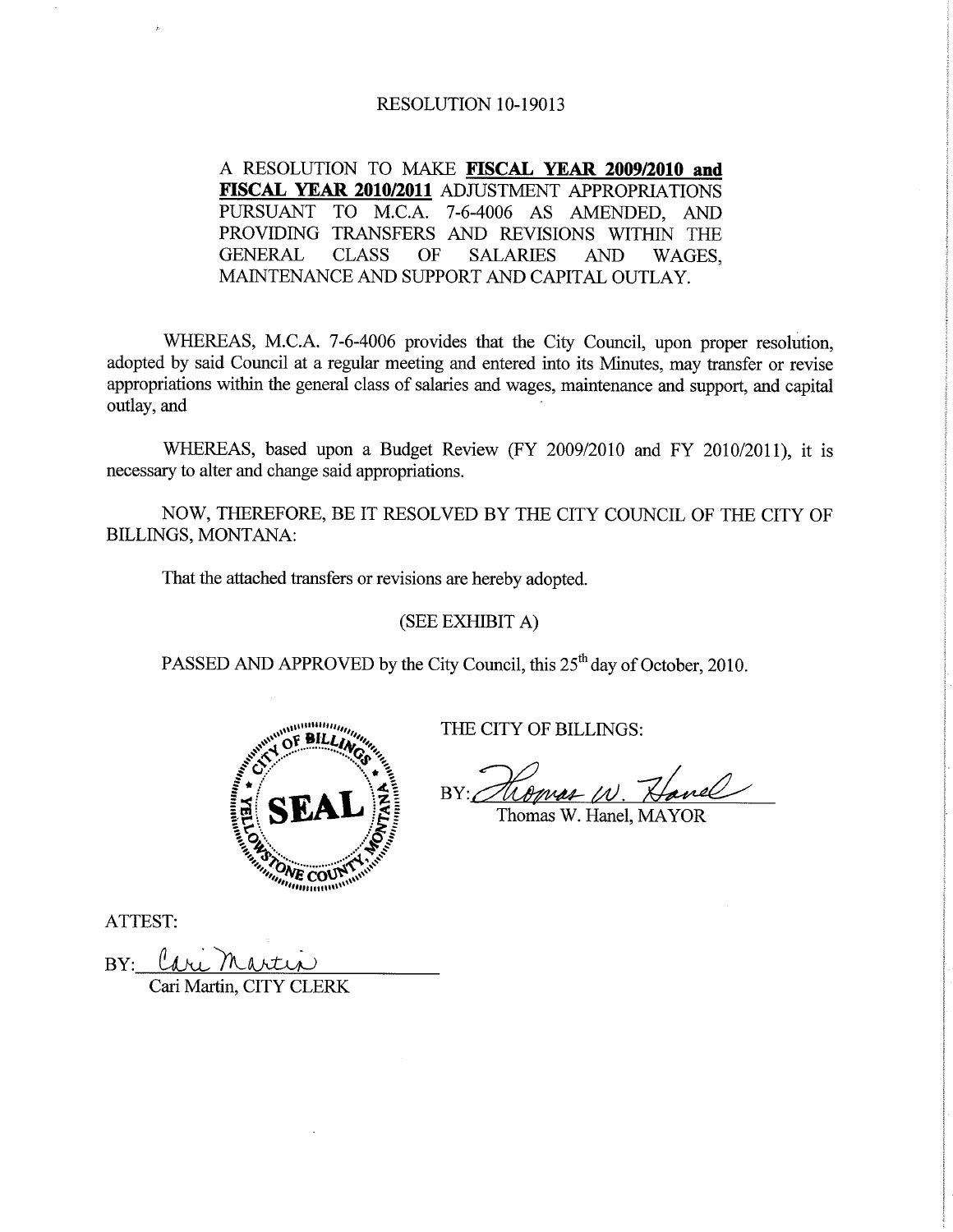|                                                     |      | <b>EXHIBIT A</b>           |                                                                                         |
|-----------------------------------------------------|------|----------------------------|-----------------------------------------------------------------------------------------|
|                                                     |      |                            |                                                                                         |
|                                                     |      | <b>Revenue Expenditure</b> |                                                                                         |
| <b>Fund 627-City Health Insurance Benefits Fund</b> |      |                            |                                                                                         |
| paid in FY10.                                       |      |                            | Budget authority is requested to increase claims expense to pay for claims incurred and |
| 627-1752-417                                        | 1430 | 500,000                    | Claims expense                                                                          |

| <b>EXHIBIT A</b> |  |  |  |  |                       |  |
|------------------|--|--|--|--|-----------------------|--|
|                  |  |  |  |  |                       |  |
|                  |  |  |  |  | Revenue   Expenditure |  |
|                  |  |  |  |  |                       |  |

### Fund 010 - General Fund - Nondepartmental, Fund 521-Parking Fund

The General Fund-Nondepartmental and Parking Fund will complete a façade wash and related repairs for a budgeted expenditure from FY10 to be expended in FY11. The project will be funded by reserves.

| 010-1411-414 | 3660 | 11.480 | Repairs and maintenance |
|--------------|------|--------|-------------------------|
| 521-1593-493 | 2450 | 4.640  | Repairs and maintenance |

### Fund 010 - General Fund - Recreation Division

The Billings County Community Center has been allocated \$4,200 of donations. The money will be used to upgrade the hood suppression system and replace burners at the kitchen at the BCC.

| 010-5127-451 | 2450 |       | 4.200 | <b>Small Items of Equipment</b> |
|--------------|------|-------|-------|---------------------------------|
| 010-5127-362 | 7023 | 4,200 |       | Reimbursement from              |
|              |      |       |       | grant recipient                 |

#### Fund 278 & 279 Gommunity Development Grants Fund

The Community Development Grants Fund has budget authority from FY10 that they would like to use for costs of scanning of documents for records management, grant writing related expenses and environmental review training. Reserves will be used to fund these expenditures.

| 279-6661-464 | 5930 | 3,637 | Records management                      |
|--------------|------|-------|-----------------------------------------|
| 278-6761-465 | 2190 | 2,339 | <b>Grant writing office</b><br>supplies |
| 278-6761-465 | 3824 | 1,715 | <b>Grant writing training</b>           |
| 278-6762-465 | 3824 | 1,242 | <b>Environmental review</b><br>training |
|              |      |       |                                         |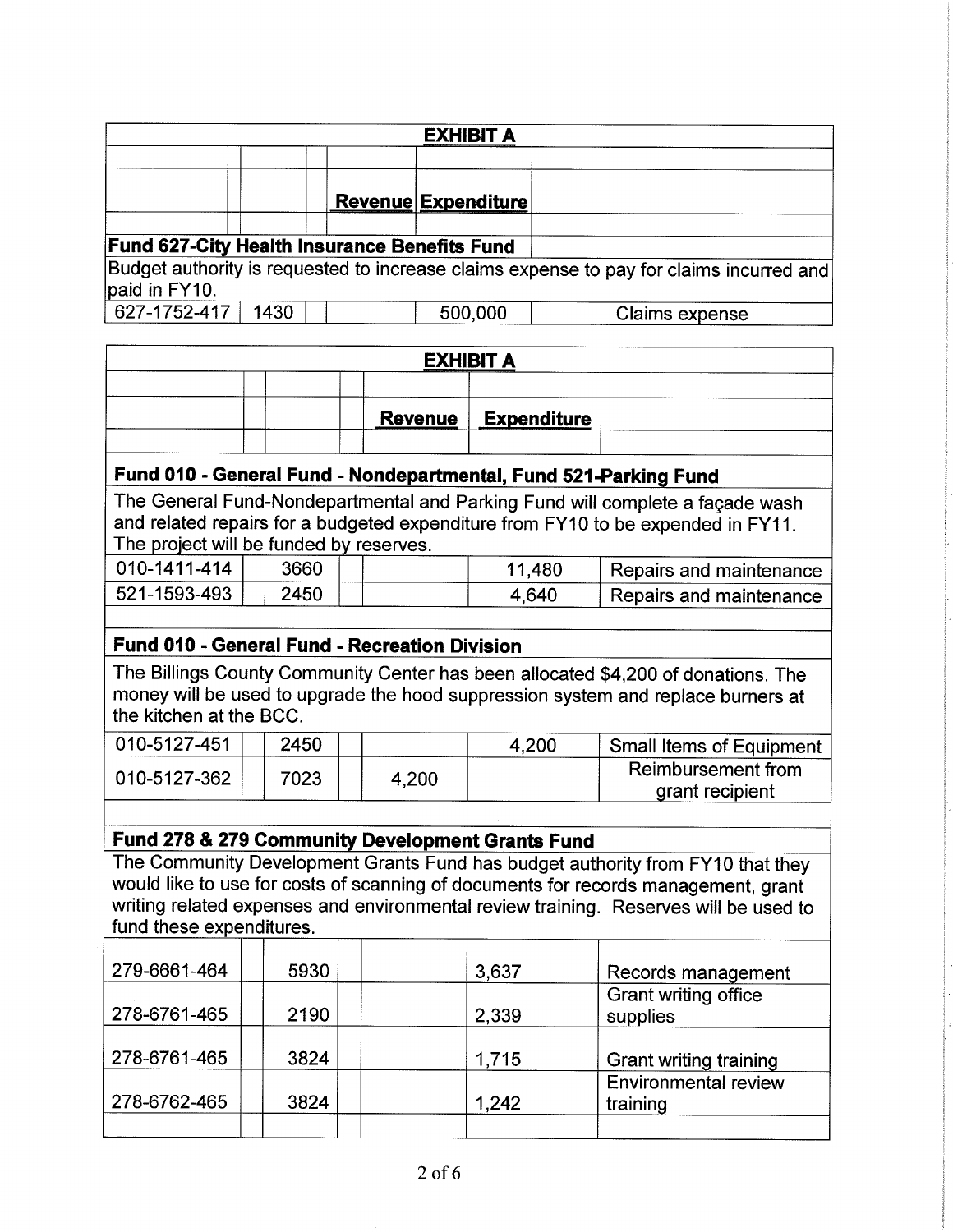### Fund 432 Tax Increment South Gonstruction Fund, Fund 832 SID Debt Seryice Fund

Close out the remaíning cash balance in the construction fund to the Debt Service Fund.

| 432-3110-431 | 8255 |     | 350 | <b>Transfer Out to Debt</b><br>Service  |
|--------------|------|-----|-----|-----------------------------------------|
| 832-1572-383 | 7519 | 350 |     | <b>Transfer In From</b><br>Construction |

# Fund 769 - Parks Program Fund

The Parks Program Fund needs additional budget authority for the expenditures for dog races and concerts. Also transfer of revenue from special events to the Dehler Park Maintenance Fund.

| 769-5186-347 | 4018 | 70,450 |        |                     |
|--------------|------|--------|--------|---------------------|
|              |      |        |        |                     |
| 769-5186-347 | 4019 | 3,500  |        |                     |
|              |      |        |        |                     |
| 769-5186-451 | 2291 |        | 64,100 |                     |
|              |      |        |        |                     |
| 769-5186-451 | 2292 |        | 1,000  |                     |
|              |      |        |        |                     |
| 769-5186-451 | 8225 |        | 6,350  | <b>Transfer Out</b> |
|              |      |        |        |                     |
| 768-5153-383 |      | 6,350  |        | Transfer In         |
|              |      |        |        |                     |

### Fund 010 - General Fund, Nondepartmental Division and Parks and Recreation Division, Fund 211 - Street/Traffic Fund

The Nondepartmental transfer to Fund 211 for forestry services will become a charge for service.

| 010-5114-452 | 3990 | 160,000   | Charges for services-<br>forestry    |
|--------------|------|-----------|--------------------------------------|
| 010-1412-414 | 8230 | (160,000) | Transfer to Street/Traffic<br>Fund   |
| 211-3131-383 | 7515 | (160,000) | <b>Transfer from General</b><br>Fund |
| 211-3131-344 | 2621 | 160,000   | Charges for services-<br>forestry    |

# Fund 010 - General Fund and Parks and Recreation Division

The Parks Depaftment received a donation from the Billings Tennis Association in the amount of \$5,300. The funds will be used to fill cracks to the playing surfaces in Pioneer, Central, Rose, Lillis, and North Parks. Special crack filling materials developed for use on tennis courts will be used and applied bv a professional tennis

t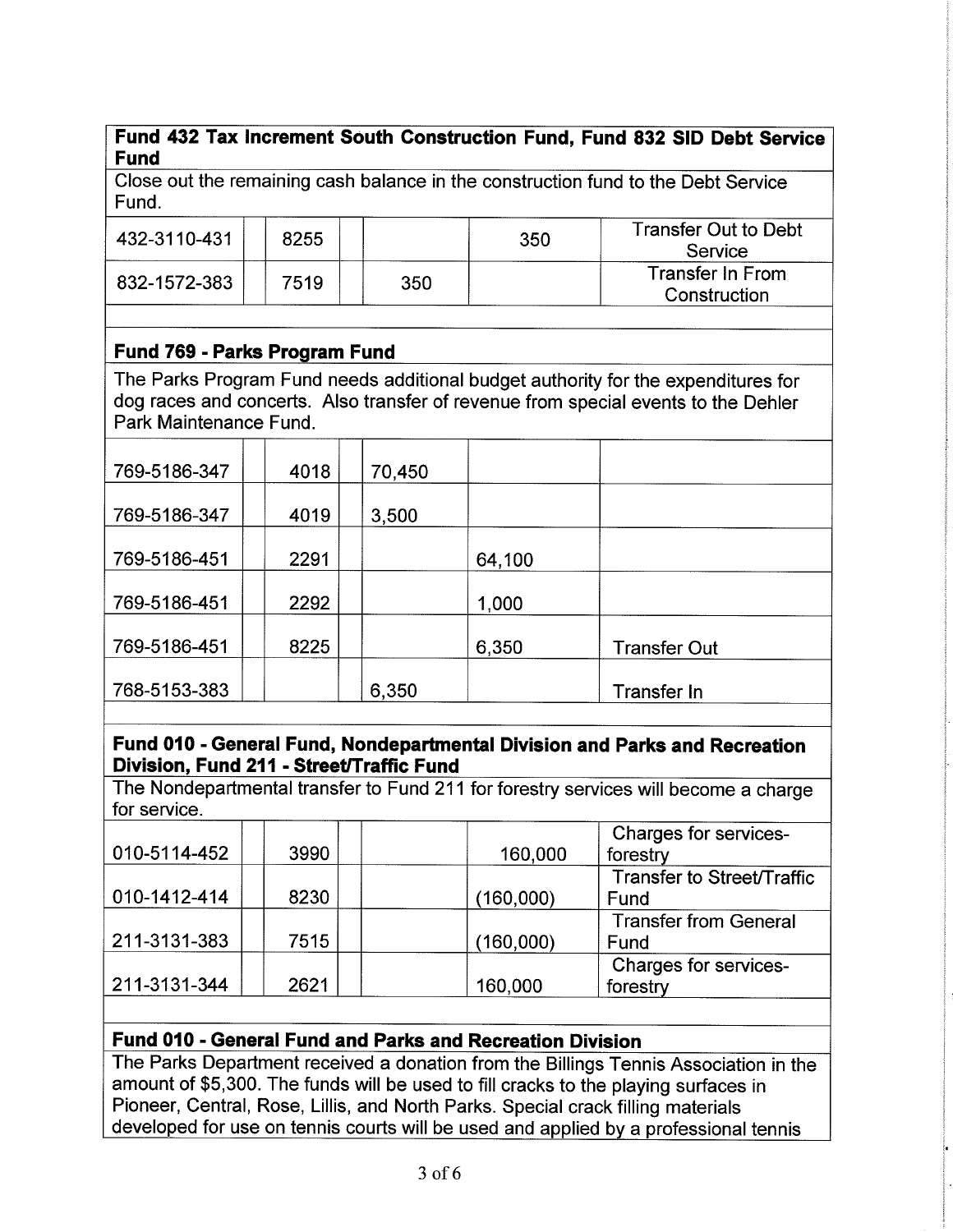| court maintenance company.                       |      |       |       |                                                                                   |  |  |
|--------------------------------------------------|------|-------|-------|-----------------------------------------------------------------------------------|--|--|
| 010-5111-365                                     | 6620 | 5,300 |       | <b>Contributions/Donations</b>                                                    |  |  |
| 010-5112-452                                     | 3690 |       | 5,300 | Repair & Maintenance                                                              |  |  |
|                                                  |      |       |       |                                                                                   |  |  |
| Fund 892-896 Sidewalk and Curb Debt Service Fund |      |       |       |                                                                                   |  |  |
|                                                  |      |       |       | Budget authority is needed in the SID revolving fund to transfer \$183,000 to the |  |  |
|                                                  |      |       |       | Sidewalk and Curb debt service fund. Sidewalk & Curb tax collections were         |  |  |
|                                                  |      |       |       | delinquent in the amount of \$183,000 in Sidewalk and Curb pooled bonds sold in   |  |  |

| 1994 & 1995. |  |
|--------------|--|
|--------------|--|

| 231-1583-415 | 8225 |         | 183,000 | <b>Transfer Out to Sidewalk</b><br>& Curb |
|--------------|------|---------|---------|-------------------------------------------|
| 850-1571-383 | 7514 | 183,000 |         | Transfer In from SID<br>revolving         |

#### Fund 820 Special lmprovement District Debt Seryice Fund

Budget authority is needed in the SID Debt Service fund to transfer \$15,100 to the SID Revolving Fund. Excess cash in the amount of \$15,100 in the SID Debt Service Fund must be transferred to the SID Revolvinq Fund per Montana Code.

| 820-1572-479 | 8225 |        | 15,100 | Transfer Out to SID<br>revolving |
|--------------|------|--------|--------|----------------------------------|
| 231-1583-383 | 7536 | 15.100 |        | Transfer In from SID's           |

### Fund 01O-General Fund Nondepartmental

Budget authority is requested to allow for the expense incurred from Community Seven for broadcasts of Council Work Sessions. Broadcast costs will be paid with reserves.

| 010-1411-414 | 7266 | .300 | <b>Channel 7-Work Sessions</b> |
|--------------|------|------|--------------------------------|
|              |      |      |                                |

### Fund 640-Capital Replacement Fund, Fund 211-Street/Traffic Fund

Budget authority is request to allow for the transfer of previously contributed monies to the Capital Replacement Fund by the Street/Traffic Fund to the Special Revenue Fund StreeVTraffic Fund. This will be funded bv reserves.

| 640-1511-412 | 8211 |        | 54.789 | <b>Additional transfer</b> |
|--------------|------|--------|--------|----------------------------|
| 211-3131-383 | 7556 | 54.789 |        | <b>Additional transfer</b> |

### Fund 311 - Series 2000 Parks Fund

Budget authority is requested to pay for arbitrage costs incurred. These costs will be funded by reserves.

| 311-1530-471 | 3592 | 10.953 | <b>Arbitrage Costs</b> |
|--------------|------|--------|------------------------|
|              |      |        |                        |

### Fund 428 - Urban Renewal Property Acquisition Fund

Budget authority is requested to pay for mowing services provided to urban renewal projects using reserves.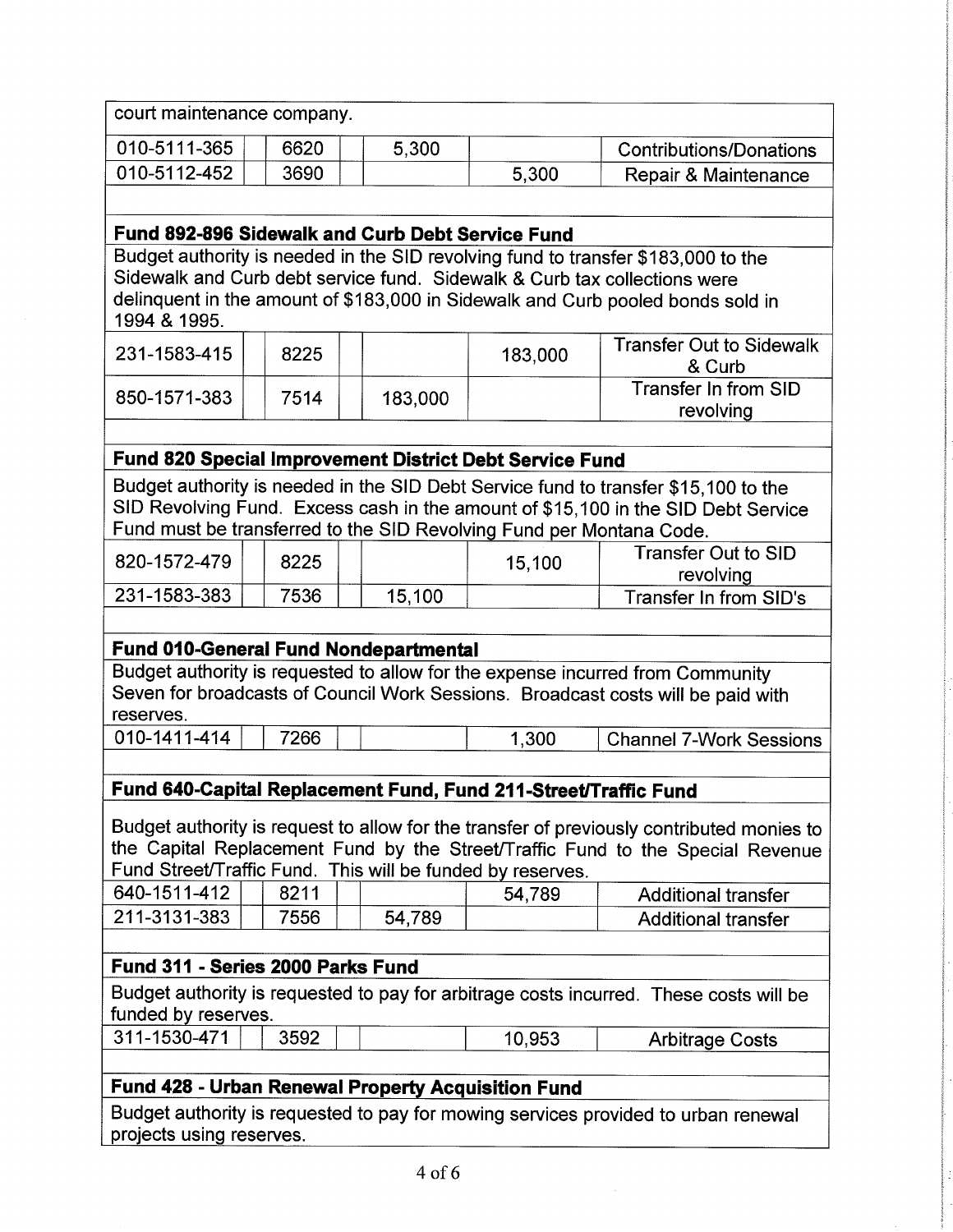| 428-6590-465                                                                                                                                                                                                                                                                                                                                                                                                                                                                          |                                | 3660 |  |         | 1,800                                                                | Mowing costs                                                                                                                                                                                                                                                                                                                                                                                                                                                                                                                                                                                                                               |  |  |
|---------------------------------------------------------------------------------------------------------------------------------------------------------------------------------------------------------------------------------------------------------------------------------------------------------------------------------------------------------------------------------------------------------------------------------------------------------------------------------------|--------------------------------|------|--|---------|----------------------------------------------------------------------|--------------------------------------------------------------------------------------------------------------------------------------------------------------------------------------------------------------------------------------------------------------------------------------------------------------------------------------------------------------------------------------------------------------------------------------------------------------------------------------------------------------------------------------------------------------------------------------------------------------------------------------------|--|--|
|                                                                                                                                                                                                                                                                                                                                                                                                                                                                                       |                                |      |  |         |                                                                      |                                                                                                                                                                                                                                                                                                                                                                                                                                                                                                                                                                                                                                            |  |  |
| Fund 010 - General Fund -- Parks and Recreation, Fund 296 -- Communtiy<br><b>Development Grants Fund</b>                                                                                                                                                                                                                                                                                                                                                                              |                                |      |  |         |                                                                      |                                                                                                                                                                                                                                                                                                                                                                                                                                                                                                                                                                                                                                            |  |  |
| Budget authority is requested to pay for skatepark bathrooms to be funded by CDBG<br>using reserves.                                                                                                                                                                                                                                                                                                                                                                                  |                                |      |  |         |                                                                      |                                                                                                                                                                                                                                                                                                                                                                                                                                                                                                                                                                                                                                            |  |  |
| 010-5111-383                                                                                                                                                                                                                                                                                                                                                                                                                                                                          |                                | 7514 |  | 85,000  |                                                                      | <b>Transfer from CDBG</b>                                                                                                                                                                                                                                                                                                                                                                                                                                                                                                                                                                                                                  |  |  |
| 291-6664-463                                                                                                                                                                                                                                                                                                                                                                                                                                                                          |                                | 8225 |  |         | 85,000                                                               | <b>Transfer to Gen Fund</b>                                                                                                                                                                                                                                                                                                                                                                                                                                                                                                                                                                                                                |  |  |
| 010-5111-452                                                                                                                                                                                                                                                                                                                                                                                                                                                                          |                                | 9370 |  |         | 85,000                                                               | Cost of Skatepark<br><b>Bathrooms</b>                                                                                                                                                                                                                                                                                                                                                                                                                                                                                                                                                                                                      |  |  |
| Funds 405 & 561 - Airport Fund                                                                                                                                                                                                                                                                                                                                                                                                                                                        |                                |      |  |         |                                                                      |                                                                                                                                                                                                                                                                                                                                                                                                                                                                                                                                                                                                                                            |  |  |
| by the FAA and 5% is paid from local funds.                                                                                                                                                                                                                                                                                                                                                                                                                                           |                                |      |  |         | in the bid amount of \$523,000. The Runway Broom was recommended for | The Airport desires to reestablish the budget authority to purchase a Runway Broom<br>replacement through the ERP process and is an approved FY 2010 AIP Grant project<br>that was not awarded until August 9, 2010. The Runway Broom is 95% reimbursed                                                                                                                                                                                                                                                                                                                                                                                    |  |  |
| 405-7125-711                                                                                                                                                                                                                                                                                                                                                                                                                                                                          |                                | 9672 |  |         | 496,850                                                              | Capital outlay- federal<br>share                                                                                                                                                                                                                                                                                                                                                                                                                                                                                                                                                                                                           |  |  |
| 405-7125-711                                                                                                                                                                                                                                                                                                                                                                                                                                                                          |                                | 9673 |  |         | 26,150                                                               | Capital outlay - local<br>share                                                                                                                                                                                                                                                                                                                                                                                                                                                                                                                                                                                                            |  |  |
| 405-7125-331                                                                                                                                                                                                                                                                                                                                                                                                                                                                          |                                | 1988 |  | 496,850 |                                                                      | AIP federal grant revenue                                                                                                                                                                                                                                                                                                                                                                                                                                                                                                                                                                                                                  |  |  |
| 405-7125-383                                                                                                                                                                                                                                                                                                                                                                                                                                                                          |                                | 7525 |  | 26,150  |                                                                      | Transfer from operating                                                                                                                                                                                                                                                                                                                                                                                                                                                                                                                                                                                                                    |  |  |
| 561-7111-711                                                                                                                                                                                                                                                                                                                                                                                                                                                                          |                                | 8214 |  |         | 26,150                                                               | Transfer to construction                                                                                                                                                                                                                                                                                                                                                                                                                                                                                                                                                                                                                   |  |  |
|                                                                                                                                                                                                                                                                                                                                                                                                                                                                                       |                                |      |  |         |                                                                      |                                                                                                                                                                                                                                                                                                                                                                                                                                                                                                                                                                                                                                            |  |  |
|                                                                                                                                                                                                                                                                                                                                                                                                                                                                                       | Funds 565 & 406 - Airport Fund |      |  |         |                                                                      |                                                                                                                                                                                                                                                                                                                                                                                                                                                                                                                                                                                                                                            |  |  |
| The Airport recently completed issuing Series 2010B Revenue Bonds to build the Car<br>Rental Quick Turn Around (QTA) facility. The Debt Service will be paid for with a<br>\$3.00 per day Customer Facility Charge (CFC) on each car rental. The CFC fee was<br>also recently approved by Council. The Airport desires to establish budget authority<br>for the Series 2010B Revenue Bonds debt service payments and the related transfer<br>from fund 406 where CFC's are collected. |                                |      |  |         |                                                                      |                                                                                                                                                                                                                                                                                                                                                                                                                                                                                                                                                                                                                                            |  |  |
| 565-7123-383                                                                                                                                                                                                                                                                                                                                                                                                                                                                          |                                | 7514 |  | 170,796 |                                                                      | Transfer from other funds                                                                                                                                                                                                                                                                                                                                                                                                                                                                                                                                                                                                                  |  |  |
| 565-7123-476                                                                                                                                                                                                                                                                                                                                                                                                                                                                          |                                | 6200 |  |         | 170,796                                                              | Interest                                                                                                                                                                                                                                                                                                                                                                                                                                                                                                                                                                                                                                   |  |  |
| 406-7119-711                                                                                                                                                                                                                                                                                                                                                                                                                                                                          |                                | 8218 |  |         | 170,796                                                              | Transfer to debt service                                                                                                                                                                                                                                                                                                                                                                                                                                                                                                                                                                                                                   |  |  |
| Funds 406 & 564 - Airport Fund                                                                                                                                                                                                                                                                                                                                                                                                                                                        |                                |      |  |         |                                                                      |                                                                                                                                                                                                                                                                                                                                                                                                                                                                                                                                                                                                                                            |  |  |
| 406-7119-711                                                                                                                                                                                                                                                                                                                                                                                                                                                                          |                                | 9290 |  |         | 5,648,680                                                            | The Airport desires to establish budget authority to construct and equip the Airport Car<br>Rental Company Quick Turn Around (QTA) Facility in the amount of \$5,648,680. The<br>QTA is an approved CIP and Budgeted FY 2010 project that was not bid prior to the<br>end of FY 2010, and this request is being made to rebudget the project in FY 2011.<br>The project is 100% funded by the sale of revenue bonds which will be repaid by<br>Customer Facility Charges (CFC). The budget adjustment also establishes budget<br>authority to transfer the debt service reserve amount to the debt service reserve fund.<br>Capital outlay |  |  |

 $\mathcal{L}^{\text{max}}$